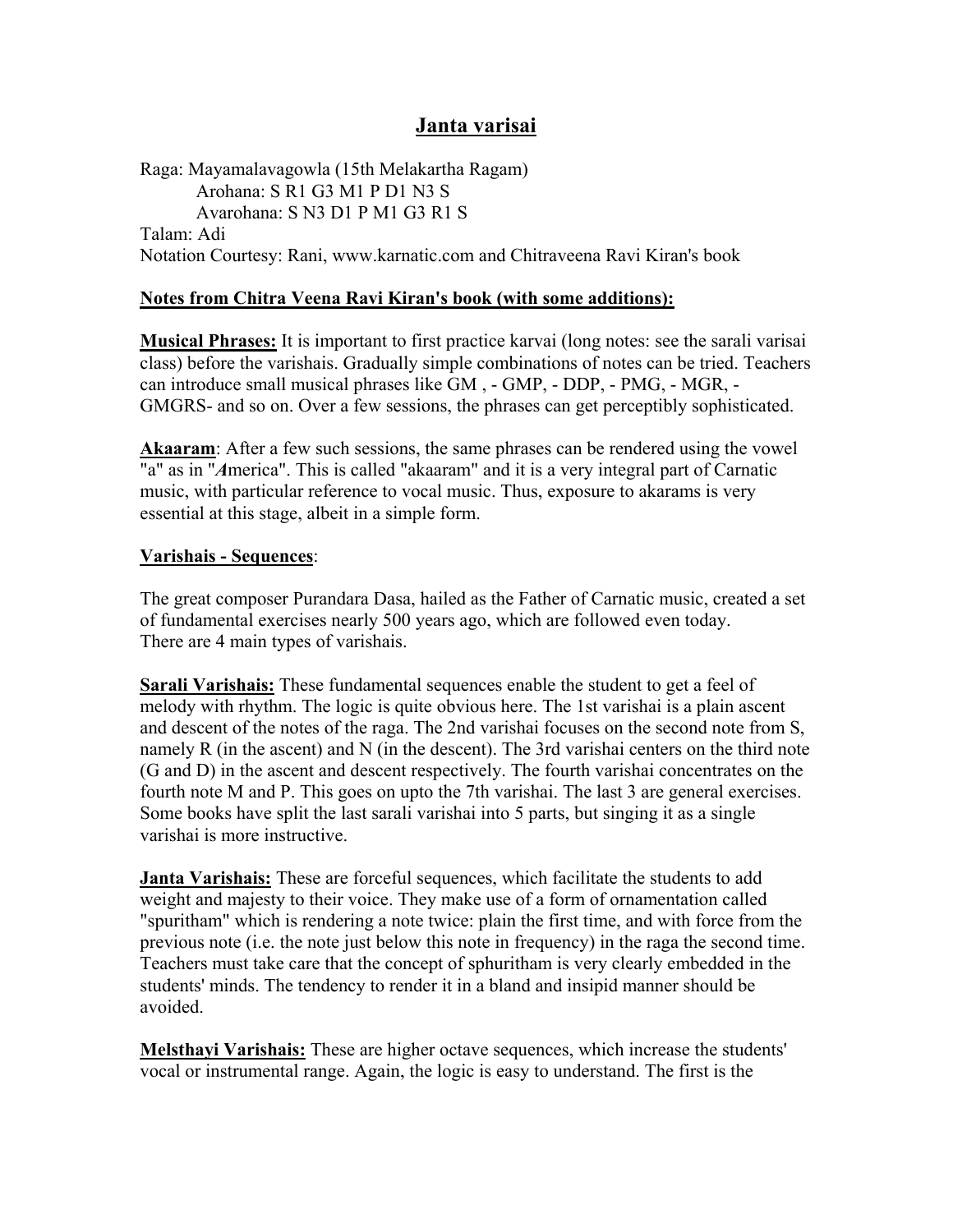simplest asn every subsequent exercise adds a new phrase to the previous one. The progressively cover notes upto Pa in the higher octave.

**Dhatu Varishais:** These are zigzag sequences that increase the students' overall command of notes.

**Alankarams:** These are multi-tala sequences composed in the 35 talas. But usually 7 of these are selected and taught to the students.

Students should be taught to render all these exercises in at least 3-4 speeds. Once they perfect this technique, they could practice most of them in the 3rd speed. It is ideal to render each varishai twice, once just with the swaras, and again, with akaaram.

**Speeds in Carnatic music:** In carnatic music, speed is relative. It is measured as the number of notes per beat of the tala, rather than the number of notes per second or minute.

The first speed is rendering one note per unit of the tala. The 2nd speed is exactly double of this, i.e. two notes per unit. The 3rd speed is four notes per unit. The 4th is eight notes per unit. The 5th is 16 notes per units and 6th speed is 32 notes per unit.

Speed of the tala is rarely varied; only the speed of the music is. But even this is not accomplished in an arbitrary manner. There is a mathematical precision to it. For instance, the 2nd speed is exactly twice as fast and the third is exactly twice as fast as the second and so forth.

## **Advanced exercises:**

Some *selected* varishais can be repeated with:

- Akaram, Ee-kaaram, U-kaaram
- With Gamakas, in different speeds
- In different sampurna ragas: Kalyani, Shankarabharanam, Kharaharapriya, Thodi
- In selected symmetrical janya ragas (without tala): Mohana, Hamsadhwani, Sri ranjani,

===============================================================

- In selected asymmetrical janya ragas: Bilahari, Mohana Kalyani
- In selected vivadi ragas: Ganamurthi, Chala Natai
- In bhashanga ragas: Bhairavi
- In different nadais: thrishram, khanda, mishra
- Starting off-beat (eg: after 1 or 3 aksharams after the beat)

(this is particularly useful for instrumental practice)

## **Notation hints: (this notation follows Rani's notes in www.karnatik.com)**

 $s = sa$ ;  $r = ri$ ;  $g = ga$ ;  $m = ma$ ;  $p = pa$ ;  $d = dha$ ;  $n = ni$ ;

Capitalized letters are in the higher octave.

Letters with a period "." after them are in the lower octave.

1. Basic ascent/descent with janta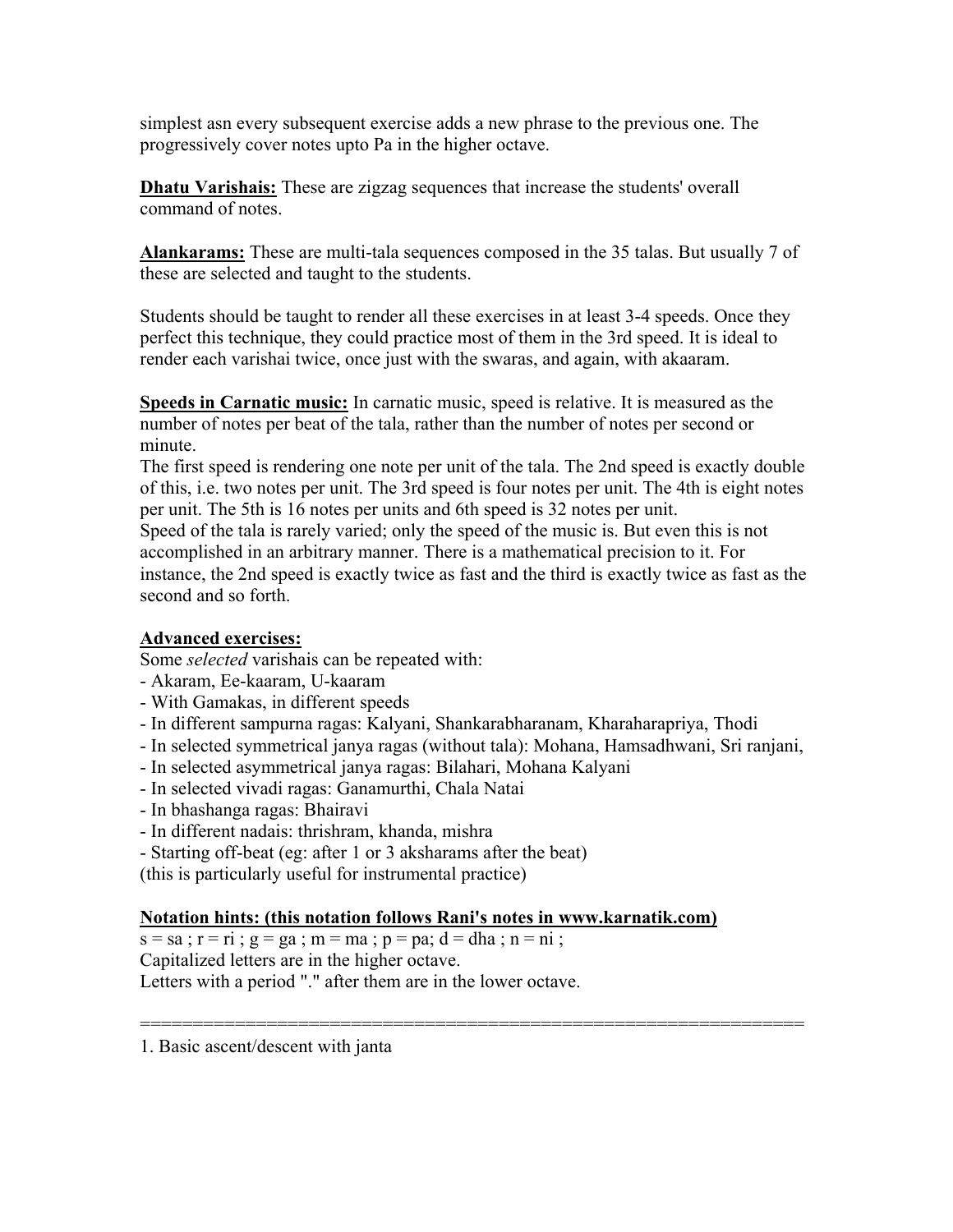s s  $r r | g g | m m ||$ p p d d | n n | S S ||

2. Janta Emphasis (starting and ending) at each of the seven notes Laya pattern: 11-22-33-44 and 11-22-33-44 (12-12-12-12) s s r r  $|$  g g  $|$  m m  $||$  $rr g g \mid m m \mid p p \mid$ g g m m | p p | d d || m m p p  $\vert$  d d  $\vert$  n n  $\vert \vert$ p p d d | n n | S S ||  $S \ S \ n \ n \ d \ d \ p \ p \ ||$ n n d d | p p | m m || d d p p | m m | g g  $\parallel$ p p m m  $|$  g g  $|$  r r  $||$ m m g g  $|$  r r  $|$  s s  $||$ 3. Zigzag: srgr-rgmg-... pattern, but in janta. Laya pattern: 11-22-33-22 and 11-22-33-44 (12-12-12-12) s s r r  $|$  g g  $|$  r r  $||$ s s r r  $|$  g g  $|$  m m  $||$  $rr$  g  $g \mid m$   $m \mid g$   $g \parallel$  $rr g g \mid m m \mid p p \mid$  $g \ g \ m \ m \ | \ p \ p \ | \ m \ m \ ||$  $g \text{ } g \text{ } m \text{ } m \text{ } | \text{ } p \text{ } p \text{ } | \text{ } d \text{ } d \text{ } ||$ m m p p  $\vert$  d d  $\vert$  p p  $\vert \vert$ m m p p  $\vert$  d d  $\vert$  n n  $\vert \vert$ p p d d | n n | d d || p p d d | n n | S S ||  $S \ S \ n \ n \ | \ d \ d \ | \ n \ n \ ||$  $S \ S \ n \ n \ | \ d \ d \ | \ p \ p \ ||$ n n d d | p p | d d || n n d d | p p | m m || d d p p | m m | p p  $\parallel$ d d p p | m m | g g  $\parallel$ p p m m  $|$  g g  $|$  m m  $||$ p p m m  $|$  g g  $|$  r r  $||$ m m g  $g \mid r \mid g \mid g \mid$ m m g g  $|$  r r  $|$  s s  $||$ 

4. Janta with single notes (eg: ssr-ssr-sr), and pattern repeated. Laya pattern: 112-112-12 and 11-22-33-44

(123-123-12)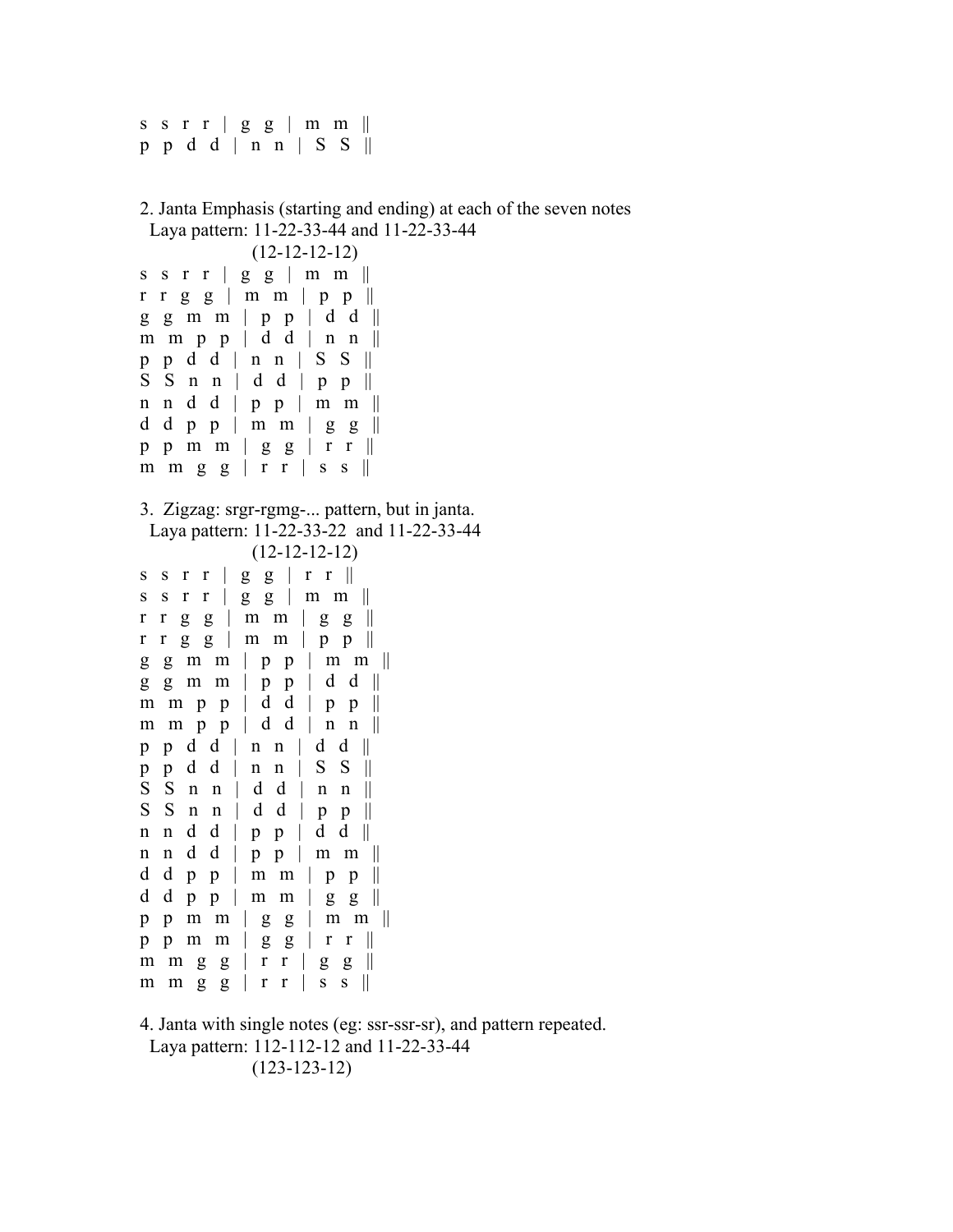```
s \ s \ r - s \ s \ r \ s \ r \ s \ r \ ||s s r r | g g | m m ||r r g-r | r g | r g ||rr g g | m m | p p ||
g \quad g \quad m - g \mid g \quad m \mid g \quad m \parallelg \text{ g m m} | p p | d d ||
m \, m \, p - m \mid m \, p \mid m \, p \parallelm m p p \vert d d \vert n n \vert \vertp \cdot p \cdot d - p \mid p \cdot d \mid p \cdot d \midp p d d | n n | S S || 
S \ S \ n-S \ | \ S \ n \ | \ S \ n \ ||S \ S \ n \ n \ | \ d \ d \ | \ p \ p \ ||n n d - n | n d | n d ||
n n d d | p p | m m || 
d d p - d | d p | d p \paralleld d p p | m m | g g \parallelp \, p \, m - p \, | \, p \, m \, | \, p \, m \, |p p m m | g g | r r ||m m g - m | m g | m g || 
m m g g | r r | s s ||5. Janta with single notes (eg: ssrrg-srg), and pattern repeated. 
  Laya pattern: 11223-123 and 11-22-33-44 
              (12345-123) 
s s r r | g - s | r g || 
s s r r | g g | m m ||r r g g \vert m - r \vert g m \vertr r g g | m m | p p || 
g \text{ g m m } | p - g | m p ||g \text{ g m m} | p p | d d ||
m m p p | d - m | p d ||m m p p \vert d d \vert n n \vert \vertp p d d | n - p | d n || 
p p d d | n n | S S || 
S \ S \ n \ n \ | \ d-S \ | \ n \ d \ ||S \ S \ n \ n \ | \ d \ d \ | \ p \ p \ ||n n d d | p - n | d p || 
n n d d | p p | m m || 
d d p p | m - d | p m \paralleld d p p | m m | g g || 
p p m m | g - p | m g || 
p p m m | g g | r r ||m m g g | r - m | g r \parallelm m g g | r r | s s ||
```
6. Janta with dheergams interspersed (ss, - rr, -gg) and pattern repeated.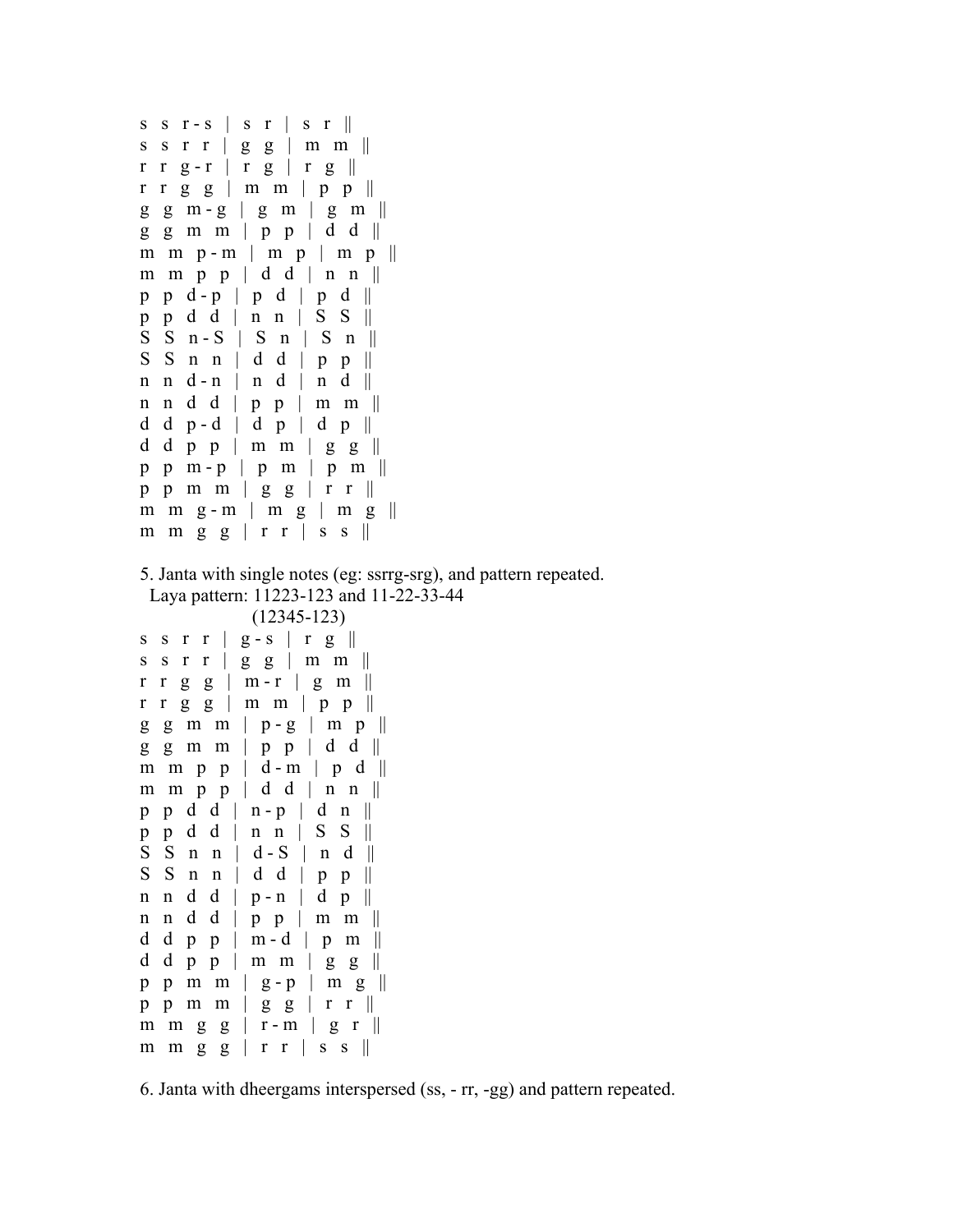```
 Laya pattern: 11, - 22, - 33 and 11-22-33-44 
               (123- 123 - 12) 
s s , r \mid r , | g g \|s s r r | g g | m m ||rr, g | g, | m m ||r r g g \mid m m \mid p p \midg g, m | m, | p p |g g m m | p p | d d || 
m m , p \mid p , \mid d d \parallelm \, m \, p \, p \, d \, d \, m \, n \, mp p , d \mid d , \mid n n \midp p d d | n n | S S || 
S S, n | n, dd \|S \ S \ n \ n \ | \ d \ d \ | \ p \ p \ ||n n, d | d, | p p |n n d d | p p | m m || 
d d , p \mid p , \mid m \mid m \midd d p p | m m | g g \parallelpp, m \mid m, g g \midp p m m | g g | r r \parallel\begin{array}{c|cccccc} m & m & , & g & | & g & , & r & r & || \end{array}m m g g | r r | s s ||
```
7. Janta with dheergams interspersed in a slightly different pattern (s,s - r,r -gg) and pattern repeated.

```
 Laya pattern: 1,1 - 2,2 - 33 and 11-22-33-44 
            (123- 123 - 12) 
s, s r \vert, r \vert g g \verts s r r | g g | m m ||r, r g | , g | m m ||r r g g | m m | p p || 
g, g m |, m | p p ||
g \text{ g m m} | p p | d d ||
m, m p \vert, p \vert d d \vertm m p p | d d | n n || 
p, p d \mid, d \mid n n \midp p d d | n n | S S || 
S, S n | , n | d d ||
S \ S \ n \ n \ | \ d \ d \ | \ p \ p \ ||n, n d |, d | p p ||n n d d | p p | m m || 
d, d p |, p | m m ||
d d p p | m m | g g \parallelp , p m | , m | g g || 
p p m m | g g | r r ||
```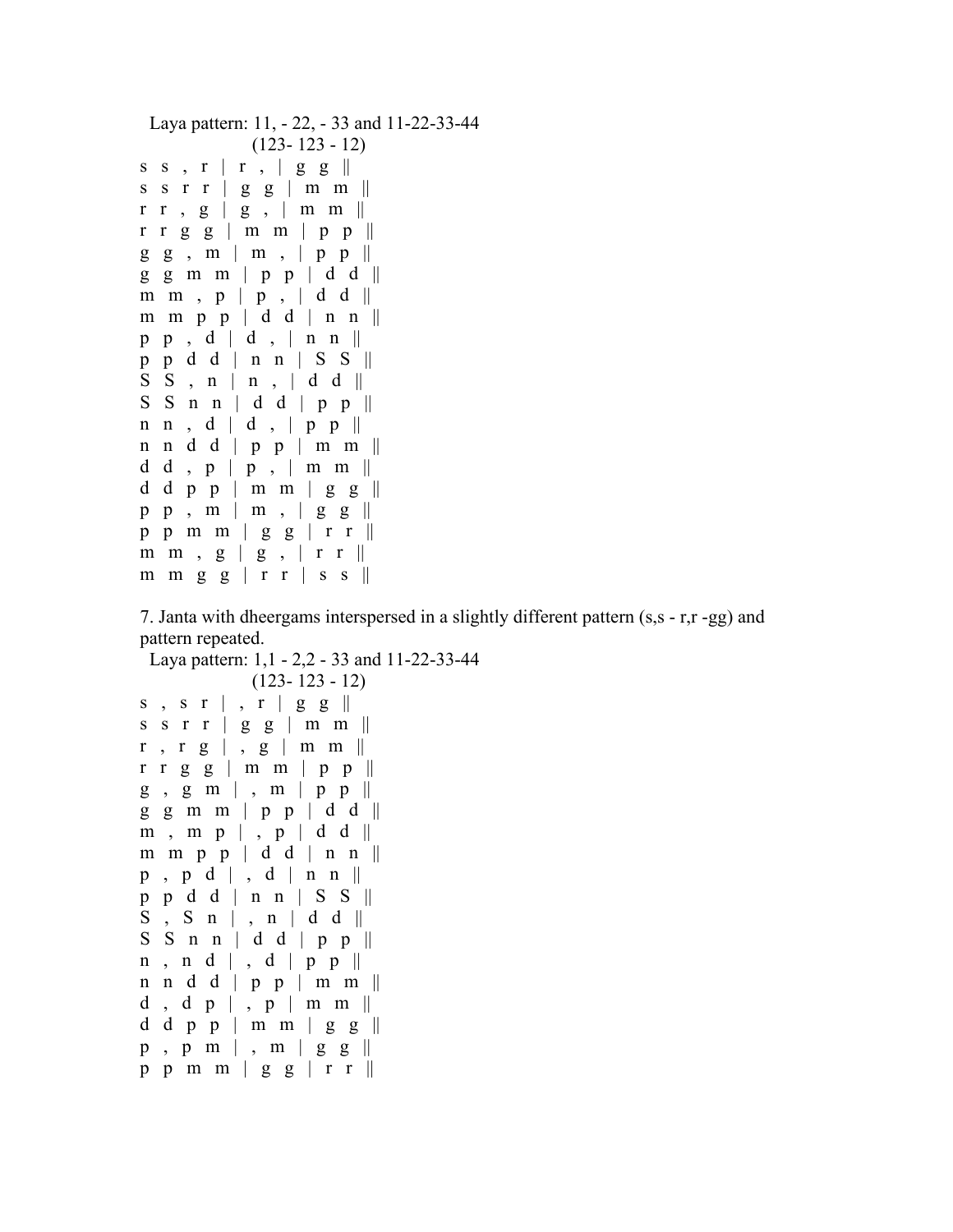```
m, m g \vert , g \vert r r \vertm m g g | r r | s s ||
```
8. Triple janta (sss-rrr-gg) and pattern repeated. Note that this janta and the previous two jantas all had a laya base pattern of 123-123-12 - 1234-5678; but they divided the three

counts in different ways. Laya pattern: 111 - 222 - 33 and 11-22-33-44 (123- 123 - 12) s s s r  $\vert$  r r  $\vert$  g g  $\vert \vert$ s s r r  $|$  g g  $|$  m m  $||$ r r r g | g g | m m ||  $rr$  g g | m m | p p ||  $g \ g \ g \ m \mid m \ m \mid p \ p \ ||$  $g \text{ g m m}$  |  $p p$  | d d || m m m  $p \mid p \mid p \mid d \mid d \mid$ m m p p  $\vert$  d d  $\vert$  n n  $\vert \vert$ p p p d | d d | n n || p p d d | n n | S S ||  $S S S n | n n | d d ||$  $S S n n | d d | p p |$ n n n d | d d | p p ||

d d d p | p p | m m  $\parallel$ d d p p | m m | g g  $\parallel$  $pp$   $p$   $m$  |  $m$   $m$  |  $g$   $g$  || p p m m  $|$  g g  $|$  r r  $||$ m m m g | g g  $|$  r r  $||$ m m g g  $|$  r r  $|$  s s  $||$ 

n n d d | p p | m m ||

9. One line has dheergams (s , r g , - s r g) followed by janta pattern. Dheergams at the *first* and *third* notes of the pattern. Laya pattern: 1, 23 , - 123 and 11-22-33-44

(12345-123)

```
s, r g \vert , - s \vert r g \Verts s r r | g g | m m || 
r, g m \vert, -r \vert g m \vert \vertrr g g \mid m m \mid p p \midg, m p |, -g | m p ||
g \ g \ m \ m \ | \ p \ p \ | \ d \ d \ ||m, p d | , - m | p d ||
m m p p \vert d d \vert n n \vert \vertp, d n | , - p | d n ||
p p d d | n n | S S || 
S, n d | S | n d ||
S \ S \ n \ n \ | \ d \ d \ | \ p \ p \ ||n, d p |, - n | d p ||
```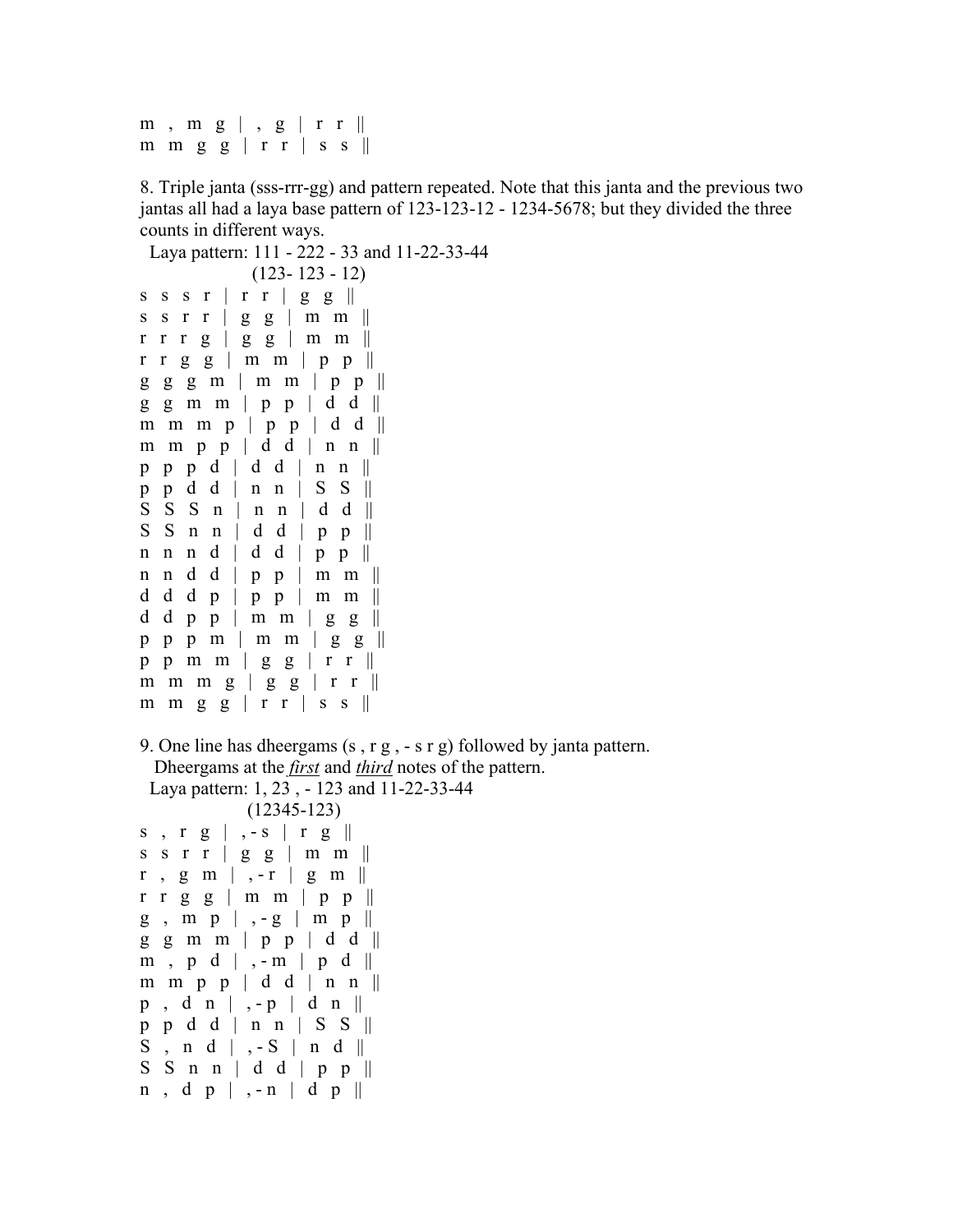```
n n d d | p p | m m || 
d, p m \vert , -d \vert p m \Vertd d p p | m m | g g \parallelp , m g | , - p | m g || 
p p m m | g g | r r || 
m, g r |, - m | g r |m m g g | r r | s s ||10. One line has dheergams (s r , g , - s r g) followed by janta pattern. 
   Dheergams at the second and third notes of the pattern. 
  Laya pattern: 1 2 , 3 , - 123 and 11-22-33-44 
              (12345-123) 
s r , g | , - s | r g || 
s s r r | g g | m m ||r g, m \mid -r \mid g m \midrr g g | m m | p p ||
g m , p | , - g | m p || 
g g m m | p p | d d || 
m \cdot p \cdot d \mid , -m \mid p \cdot d \midm m p p | d d | n n ||p \ d \, , n \mid , -p \mid d \ n \parallelp p d d | n n | S S || 
S \nvert n \nvert, d \nvert, -S \nvert n \nvert d \nvert.S \ S \ n \ n \ | \ d \ d \ | \ p \ p \ ||n \ d \, , p \, | \, , -n \, | \ d \, p \, |n n d d | p p | m m || 
d p , m | , - d | p m ||d d p p | m m | g g \parallelp \ m \ q \ g \ | \ -p \ | \ m \ g \ ||p p m m | g g | r r \parallelm g, r \mid, - m \mid g r \midm m g g | r r | s s ||11. One line has dheergams (s , r , g - s r g) followed by janta pattern. 
  Dheergams at the first and second notes of the pattern. 
  Laya pattern: 1 , 2 , 3 - 123 and 11-22-33-44 
              (12345-123) 
s, r, |g-s| r g ||s s r r | g g | m m ||r, g, \mid m-r \mid g, m \midrr g g \mid m m \mid p p \midg, m, | p - g | mp||
```
 $g \text{ g m m}$  | p p | d d ||  $m$ ,  $p$ ,  $d-m$  |  $p$   $d$  || m m p p  $\vert$  d d  $\vert$  n n  $\vert \vert$  $p$ , d, | n - p | d n ||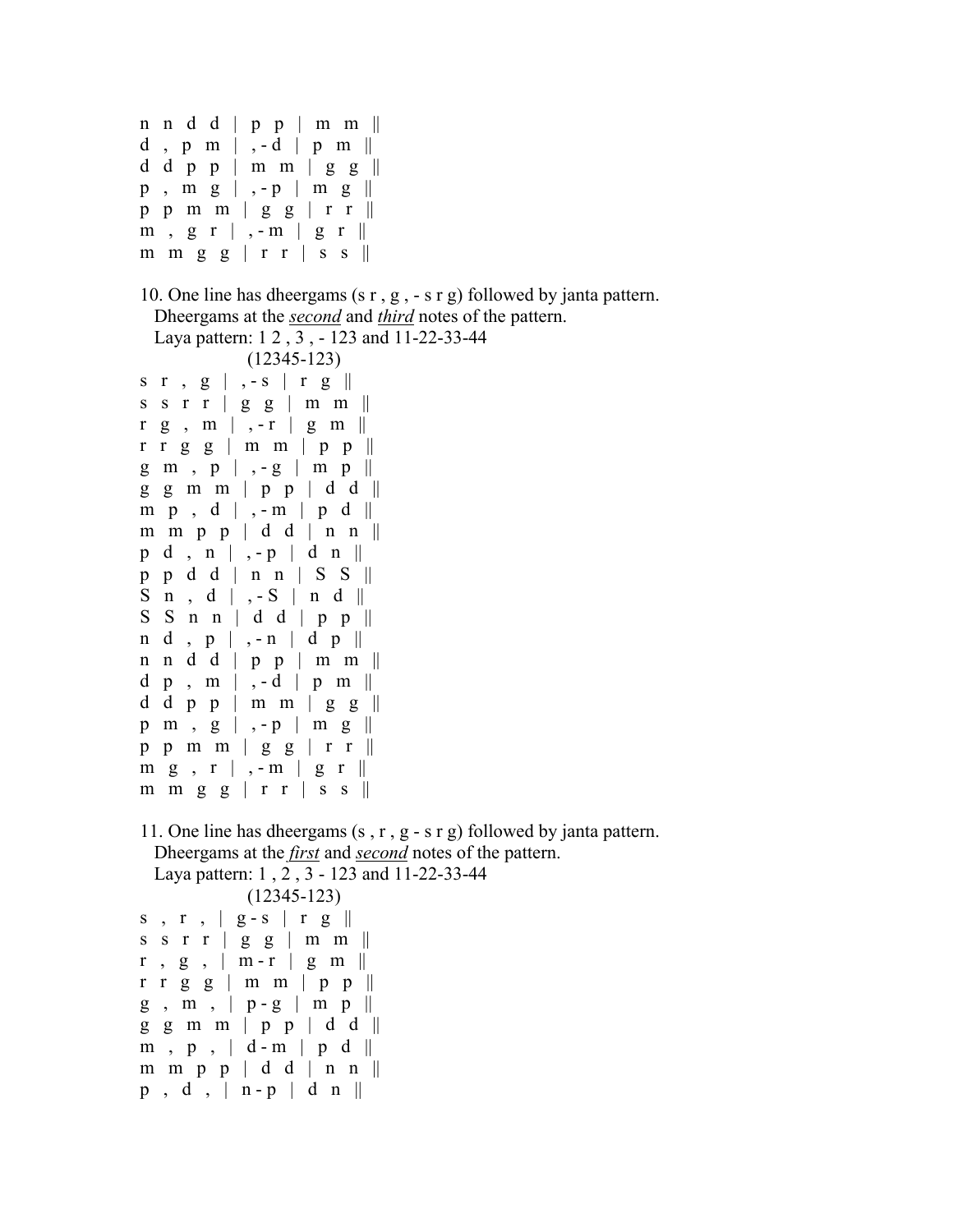p p d d | n n | S S ||  $S$ ,  $n$ ,  $d-S$  |  $n d$  ||  $S \ S \ n \ n \ | \ d \ d \ | \ p \ p \ ||$  $n$ ,  $d$ ,  $| p - n | d p |$ n n d d | p p | m m ||  $d, p, \mid m-d \mid p m \mid$ d d p p | m m | g g  $\parallel$  $p$ ,  $m$ ,  $g - p$  |  $m$   $g$  || p p m m | g g | r r ||  $m, g, \vert r-m \vert g r \Vert$ m m g g  $|$  r r  $|$  s s  $||$ 

12. Janta with dhatu-style jumps and zig-zag (ss mm gg rr) followed by janta pattern. Laya pattern: 11- 44 - 33 -22 and 11-22-33-44

**===============================================================** 

```
 (12-12-12-12) 
s s m m | g g | r r \parallels s r r | g g | m m || 
\mathbf{r} \mathbf{r} \mathbf{p} \mathbf{p} | \mathbf{m} \mathbf{m} | \mathbf{g} \mathbf{g} ||
r r g g | m m | p p || 
g \, g \, d \, d \mid p \, p \mid m \, m \parallelg g m m | p p | d d || 
m \, m \, n \, n \, d \, d \, p \, p \, mm \, m \, p \, p \, d \, d \, m \, n \, mp p S S | n n | d d || 
p p d d | n n | S S || 
S S p p | d d | n n ||S \ S \ n \ n \ | \ d \ d \ | \ p \ p \ ||n \, \text{m} \, \text{m} \, \mid p \, \text{p} \, \mid d \, d \, \paralleln n d d | p p | m m || 
d d g g | m m | p p \paralleld d p p \mid m m \mid g g \parallelp p r r | g g | m m || 
p p m m | g g | r r || 
m m s s \vert r r \vert g g \vert \vertm m g g | r r | s s ||
```
#### **Janta Varishai in four speeds:**

First speed - *one note per unit*

 1 | 2 | 3 | 4 | 5 | 6 | 7 | 8 | s s r r g g m m